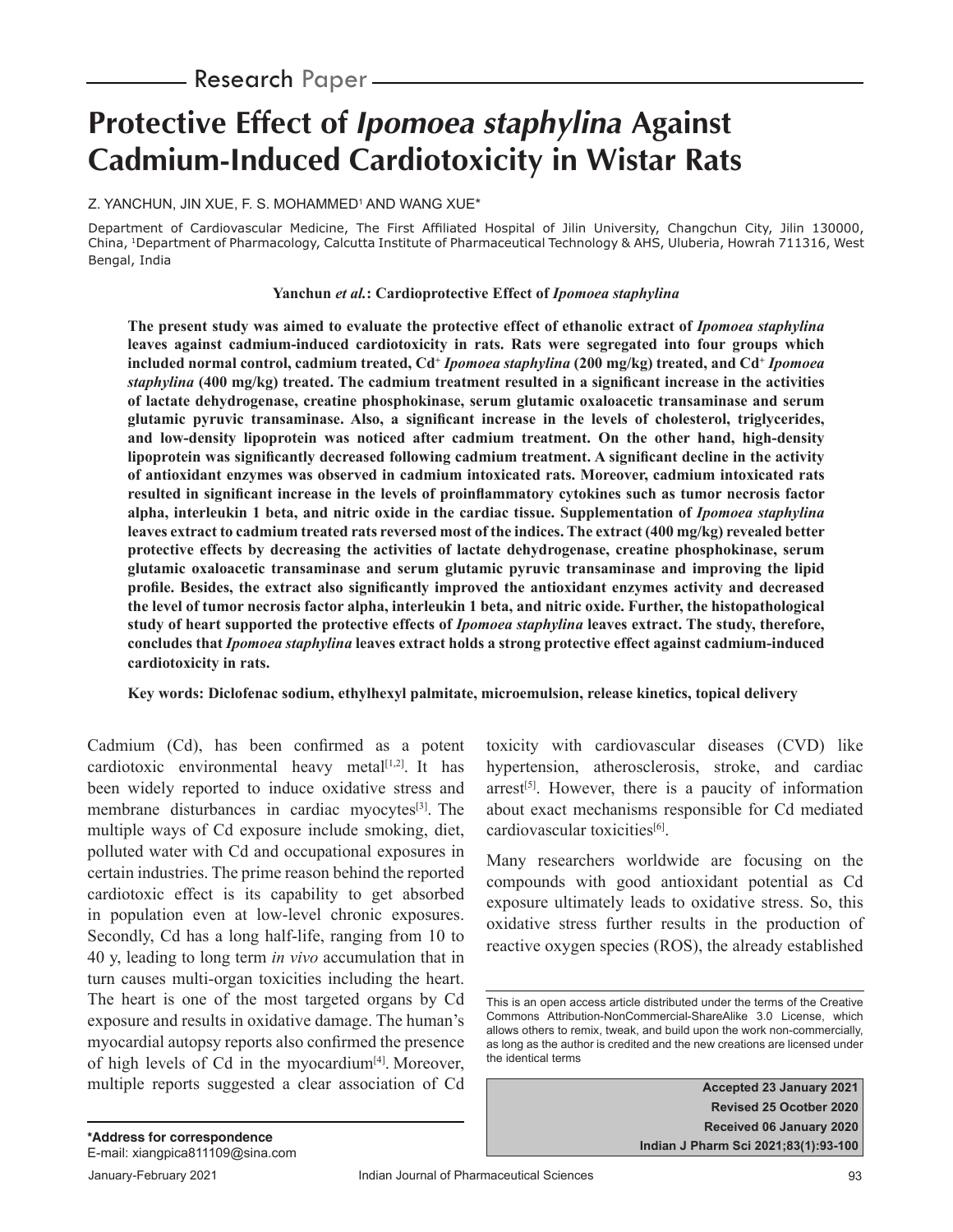prime factors for cardiotoxicity. In the present study, the protective effect of the ethanolic extract of *Ipomoea staphylina* has been explored against Cdinduced cardiotoxicity. *Ipomoea staphylina* (Family: Convolvulaceae) is a perennial woody plant considered as an important medical plant in an Asian traditional medicine system.

It is commonly used for the treatments of liver diseases, purgation, stomach disorders, pain, inflammation, and rheumatism. Experimental studies on this plant revealed that it contains sitosteryl-3-O-β-D-glucoside and chiro deoxy inositol<sup>[7]</sup>. The leaves extract of this plant possesses analgesic<sup>[8]</sup>, anti-inflammatory<sup>[9]</sup>, antiulcer<sup>[10]</sup>, hepatoprotective<sup>[11,12]</sup>, antidiabetic<sup>[13]</sup>, nephroprotective[11], and *in vitro* antioxidant activities[12]. However, there is a paucity of information about its use as cardioprotective. Therefore, the present study has been planned to evaluate its protective potential against Cd-induced cardiotoxicity in rats.

# **MATERIALS AND METHODS**

Cd was procured from Sigma Chemicals (United States of America (USA)). Lactate dehydrogenase (LDH), creatine phosphokinase (CPK), serum glutamic oxaloacetic transaminase (SGOT), serum glutamic pyruvic transaminase (SGPT), cholesterol, and triglycerides kits were obtained from Span Diagnostics, India. Tumor necrosis factor-alpha (TNF-α), interlukin-1 beta (IL-1β), and nitric oxide (NO) kits were procured from Sigma Chemicals (USA). All other chemicals were commercial products of analytical reagent grade.

# **Collection and authentication of the plant:**

Leaves of *Ipomoea staphylina* were collected from forest area of Karnataka near to Bangalore. The *Ipomoea staphylina* plant taxonomically identified and authenticated by Dr. K. Karthigeyan at Central National Herbarium, Botanic Garden, Howrah, where the voucher specimen is conserved under the reference number SMF-01.

# **Preparation of ethanolic extract of leaves:**

The leaves of *Ipomoea staphylina* were cleaned and dried under shade at room temperature for several days and powdered. The powder was defatted with petroleum ether (60-80 GR) for 72 h and then the dried powder was extracted with ethyl alcohol to get a yield of 10.20 % w/w dried extract was stored at 4º in a refrigerator<sup>[13]</sup>.

# **Experimental animals:**

Male Wistar rats in the weight range of 180-200 g were procured from the central animal house, of the institute. Animals were housed in polypropylene cages on a 12 h d/night cycle at a temperature of  $22\pm1^\circ$ . They were housed in polypropylene cages under hygienic conditions in the departmental animal house. All the experimental procedures were performed according to the ethics committee of The First Affiliated Hospital of Jilin University (Ethics No. ZN-IRB-00I-08).

# **Acute oral toxicity:**

Male Wistar rats were kept overnight fasting before drug administration. This was followed by administration of a single oral dose (2000 mg/kg) of ethanolic extract *Ipomoea staphylina* leaves. The diet intake of animals was withheld for 3-4 h and they were kept under observation. They were observed twice after the first 30 min after dosing, periodically during the first 24 h (with special attention during the first  $4 h$ ) and daily thereafter for 14  $d^{[14]}$ .

# **Experimental design:**

After 1 w acclimatization, male Wistar rats were randomly divided into four groups (n=6). The Cd solution was freshly prepared in normal saline before administration. Similarly, the suspension of the extract was freshly prepared in 0.3 % w/v carboxymethyl cellulose (CMC) before administration.

Each group received the following treatment;

Group I: Served as control and received normal saline (1 ml/kg; orally (p.o.)). Group II: Received only Cd (5 mg/kg; p.o.). Group III: Received co-treatment of ethanolic extract of *Ipomoea staphylina* (200 mg/kg; p.o.) and Cd (5 mg/kg; p.o.). Group IV: Received cotreatment of ethanolic extract of *Ipomoea staphylina* (400 mg/kg; p.o.) and Cd (5 mg/kg; p.o.).

The rats were exposed to the respective treatment as mentioned in the groups for 28 d. On the  $28<sup>th</sup>$  d, rats fasted for 24 h and blood was drawn by cardiac puncture under ether anesthesia for various biochemical estimations. The animals were sacrificed by cervical decapitation and the heart was dissected out, immediately rinsed in ice-cold saline, and stored for further biochemical and histopathological analysis<sup>[15,16]</sup>.

# **Biochemical analysis:**

LDH, CPK, SGOT, SGPT, cholesterol, triglycerides, and lipoproteins were estimated using commercial kits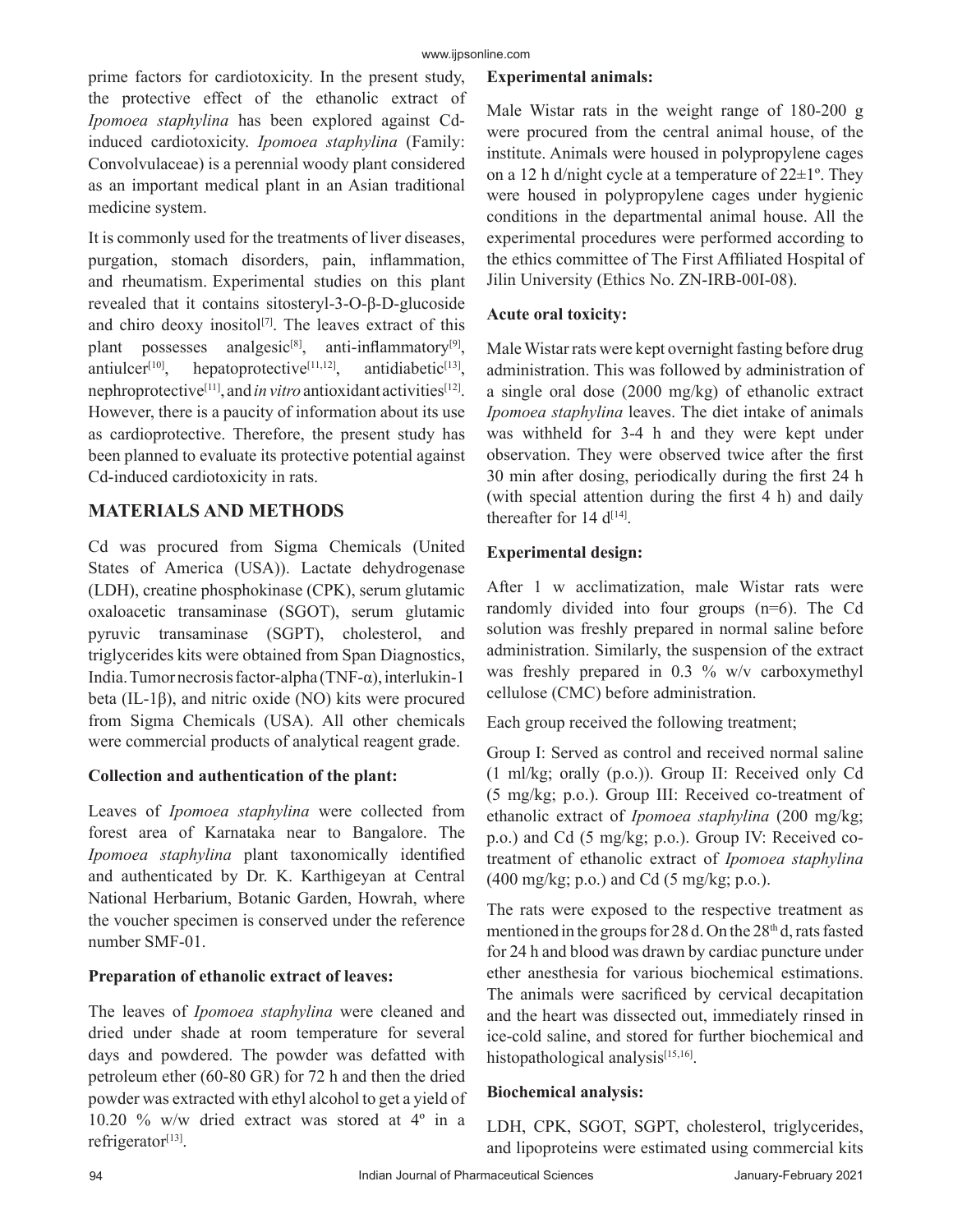(Span Diagnostics, India) as per the manufacturer's manual.

# **Endogenous antioxidants and pro-inflammatory cytokines content in the heart:**

Tris phosphate buffer (50 mM, pH 7.4) was used to prepare heart tissue homogenates (10  $\%$  w/v). The homogenate was centrifuged at 3000 rpm for 10 min at 4º. The supernatant was used to estimate lipid peroxidation (LPO), superoxide dismutase (SOD), reduced glutathione (GSH), and catalase  $(CAT)^{[17]}$ <sup>20]</sup>. The levels of pro-inflammatory cytokines (TNF- $\alpha$ ) and IL1-β) and NO were estimated by commercially available enzyme-linked immunosorbent assay (ELISA) kits, according to the instructions of the manufacturer.

## **Histopathological studies:**

For the histopathological study fresh heart tissue pieces of rats were fixed in formalin. Following an overnight fixation in formalin, the specimens were dehydrated in ascending grades of alcohol, cleared in benzene and embedded in paraffin wax. Blocks were made and 4-5 μm thick sections were double-stained with hematoxylin and eosin (H&E) and which were observed under the light microscope.

# **Statistical analysis:**

The statistical significance of the data has been determined using one-way analysis of variance (ANOVA) followed a multiple post hoc least significant difference test. The results are represented as mean±standard deviation (SD).

# **RESULTS AND DISCUSSION**

The results obtained from various experiments conducted in this study are depicted in Table 1, Table 2, Table 3, Table 4 and fig. 1. The data from various treatment groups have been compared with the

**TABLE 1: EFFECTS OF** *Ipomoea staphylina* **ON SERUM LDH, CPK, SGOT, SGPT IN Cd TREATED RATS**

| <b>Groups</b> | Treatment                          | LDH (U/l)             | CPK (U/I)            | SGOT (IU/I)                      | SGPT (IU/I)                     |
|---------------|------------------------------------|-----------------------|----------------------|----------------------------------|---------------------------------|
|               | Normal control                     | $154.08 + 1.36$       | $40.26 + 0.87$       | $34.15 + 0.94$                   | 58.33+1.12                      |
| -II.          | Cd control                         | $422.02+1.13c$        | $161.63 + 1.13$      | $181.83 + 2.51$ <sup>c</sup>     | $169.73 + 1.04c$                |
| - III         | Cd+ Ipomoea staphylina (200 mg/kg) | $261.99 \pm 1.43$ b,y | $86.19 + 1.32^{c,y}$ | $103.45 \pm 1.54$ <sup>c,x</sup> | $91.98 \pm 1.18$ b,y            |
| IV            | Cd+ Ipomoea staphylina (400 mg/kg) | $217.55 \pm 2.84$ b,y | $75.24 \pm 1.36$ b,x | $82.69 \pm 1.78$ <sub>c,z</sub>  | $70.99 \pm 1.21$ <sup>a,z</sup> |
|               |                                    |                       |                      |                                  |                                 |

n=6, Data are expressed in Mean±SD, ªp<0.05, <sup>b</sup>p<0.01 and <sup>c</sup>p<0.001 by least significance difference test when values are compared with group I;  $p<0.05$ ,  $p<0.01$ , and  $p<0.001$  by least significance difference test when values of groups III and IV are compared with group II

| TABLE 2: EFFECTS OF Ipomoea staphylina ON CHOLESTEROL, TRIGLYCERIDES AND LIPOPROTEINS |  |
|---------------------------------------------------------------------------------------|--|
| <b>LEVELS IN Cd TREATED RATS</b>                                                      |  |

| <b>Groups</b>  | <b>Treatment</b>                   | <b>Cholesterol</b><br>(mg/dl) | <b>Triglycerides</b><br>(mg/dl) | LDL<br>(mg/dl)                | <b>HDL</b><br>(mg/dl)           |
|----------------|------------------------------------|-------------------------------|---------------------------------|-------------------------------|---------------------------------|
|                | Normal control                     | $54.08 \pm 1.36$              | $48.26 \pm 0.17$                | $9.15 \pm 0.34$               | $37.33 \pm 0.12$                |
| $\mathbf{H}$   | Cd control                         | $97.02 \pm 1.13$ <sup>c</sup> | $77.30\pm0.13^b$                | $15.05 \pm 0.51$ <sup>a</sup> | $24.73 \pm 0.04$ <sup>b</sup>   |
| $\mathbf{III}$ | Cd+ Ipomoea staphylina (200 mg/kg) | $68.99 \pm 0.43^{\text{a,x}}$ | $54.78 \pm 0.32$                | 11.04 ± $0.54a$ <sup>x</sup>  | $30.98 \pm 0.18$ <sub>a,x</sub> |
| <b>IV</b>      | Cd+ Ipomoea staphylina (400 mg/kg) | $57.55 \pm 0.84$              | $46.41 \pm 0.36$                | $8.69 \pm 0.78$               | $33.3 \pm 0.21$ <sup>y</sup>    |

n=6, Data are expressed in Mean±SD, ªp<0.05, ʰp<0.01, and ˤp<0.001 by least significance difference test when values are compared with normal control group; <sup>x</sup>p<0.05 and <sup>y</sup>p<0.01 by least significance difference test when values of groups III and IV are compared with group II

#### **TABLE 3: EFFECTS OF** *Ipomoea staphylina* **ON ANTIOXIDANT DEFENSE SYSTEM ENZYMES AND LPO IN Cd TREATED RATS**

| <b>Groups</b>  | <b>Treatment</b>                                | LPO (n mol of MDA<br>formed/min/mg<br>protein) | <b>SOD</b><br>(IU)              | $GSH$ (µg/mg of<br>protein)     | <b>CAT</b><br>(µ mol $H$ , $O$ , /mg of<br>protein) |
|----------------|-------------------------------------------------|------------------------------------------------|---------------------------------|---------------------------------|-----------------------------------------------------|
|                | Normal control                                  | $1.08 \pm 1.36$                                | $17.96 \pm 0.17$                | $15.75 \pm 0.34$                | $2.33 \pm 0.12$                                     |
| $\mathbf{I}$   | Cd control                                      | $2.91 \pm 0.31$ <sup>c</sup>                   | $8.30\pm0.13$ <sup>c</sup>      | $8.08 \pm 0.51$ <sup>c</sup>    | $1.43 \pm 0.40$ <sup>c</sup>                        |
| $\mathbf{III}$ | Cd+ Ipomoea staphylina<br>$(200 \text{ mg/kg})$ | $1.51 \pm 1.43$ b,y                            | $12.78 \pm 0.32$ <sup>a,y</sup> | $12.04 \pm 0.54$ <sup>a,y</sup> | $1.70 \pm 0.18$ b,x                                 |
| IV             | Cd+ Ipomoea staphylina<br>(400 mg/kg)           | $1.05 \pm 0.84$ <sub>a,z</sub>                 | $14.41 \pm 0.3$ <sup>a,y</sup>  | $14.69 \pm 0.78$                | $2.09 \pm 0.21$ <sup>a,y</sup>                      |

n=6, Data are expressed in Mean±SD, ªp<0.05, ʰp<0.01, and ºp<0.001 by least significance difference test when values are compared with group I;  $p<0.05$ ,  $p<0.01$ , and  $p<0.001$  by least significance difference test when values of groups III and IV are compared with group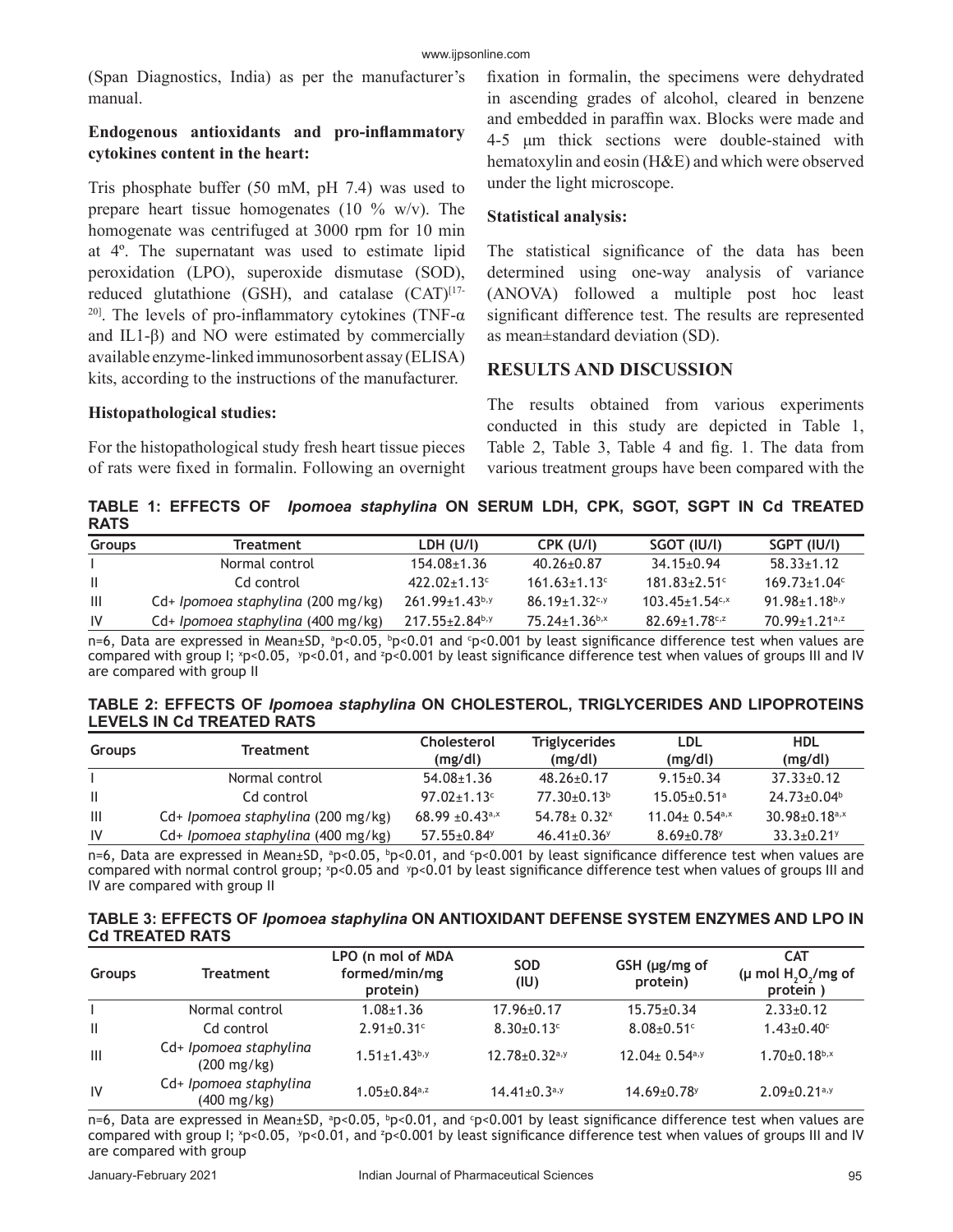#### www.ijpsonline.com

| TABLE 4: EFFECTS OF <i>Ipomoea staphylina</i> ON HEART TNF-A, IL-1β, AND NO IN Cd TREATED RATS |  |  |  |
|------------------------------------------------------------------------------------------------|--|--|--|
|                                                                                                |  |  |  |

| <b>Groups</b> | Treatment                          | $TNF-a$<br>$(\rho g/mg$ tissue) | $IL-1B$<br>$(\rho g/mg$ tissue) | <b>NO</b><br>$(\rho g/mg$ tissue) |
|---------------|------------------------------------|---------------------------------|---------------------------------|-----------------------------------|
|               | Normal control                     | $26.08 \pm 1.36$                | $23.26 \pm 0.17$                | $15.15 \pm 0.34$                  |
| $\mathbf{II}$ | Cd control                         | $117.02 \pm 1.13$ c             | $53.30 + 0.11$ °                | $46.05 \pm 0.51$ <sup>c</sup>     |
| Ш             | Cd+ Ipomoea staphylina (200 mg/kg) | $67.99 \pm 1.43$ c,y            | $40.78 \pm 0.32$ b,x            | $34.04 \pm 0.54$ <sup>c,x</sup>   |
| IV            | Cd+ Ipomoea staphylina (400 mg/kg) | $47.55 \pm 0.84$ <sup>b,z</sup> | $32.41 \pm 0.36$ <sup>a,y</sup> | $22.69 \pm 0.78$ <sup>a,y</sup>   |

n=6, Data are expressed in Mean±SD, ªp<0.05, ʰp<0.01, and ºp<0.001 by least significance difference test when values are compared with group I; \*p<0.05, \*p<0.01, and <sup>c</sup>p<0.001 by least significance difference test when values of groups III and IV are compared with group II



**Fig. 1: Histopathological analysis of heart tissues of experimental animals**  (A) Normal control: showing normal myocardial fibers with normal architecture (H&E, 400x); (B) Cd control: showing degeneration and discontinuity of the hypertrophic myocardial fibers with infiltration of inflammatory cells and damaged nucleus (H&E, 400x); **(C)** Cd+ *Ipomoea staphylina* (200 mg/kg): showing less degeneration and discontinuity of the myocardial fibers with mild infiltration **of infl ammatory cells (H&E, 400x); (D) Cd+** *Ipomoea staphylina* **(400 mg/kg): showing almost normal heart tissue architecture**  (H&E,  $400x$ ).  $* =$ damage discontinued muscle fibres;  $+ =$ inflammatory cells;  $\# =$ damaged nucleus

normal control animals. Further, results obtained from group III and group IV animals were compared with that of Cd treated group II.

In the acute oral toxicity study, it was found that animals showed no changes in normal behaviour, signs of toxicity and mortality to a maximum dose of 2000 mg/kg. Thus, 200 and 400 mg/kg doses were considered in this study.

A statistically significant increase in the enzyme activity of LDH as well as CPK was observed in Cd treated rats (Table 1). Also, both SGOT and SGTP also showed a significant increase in their activities after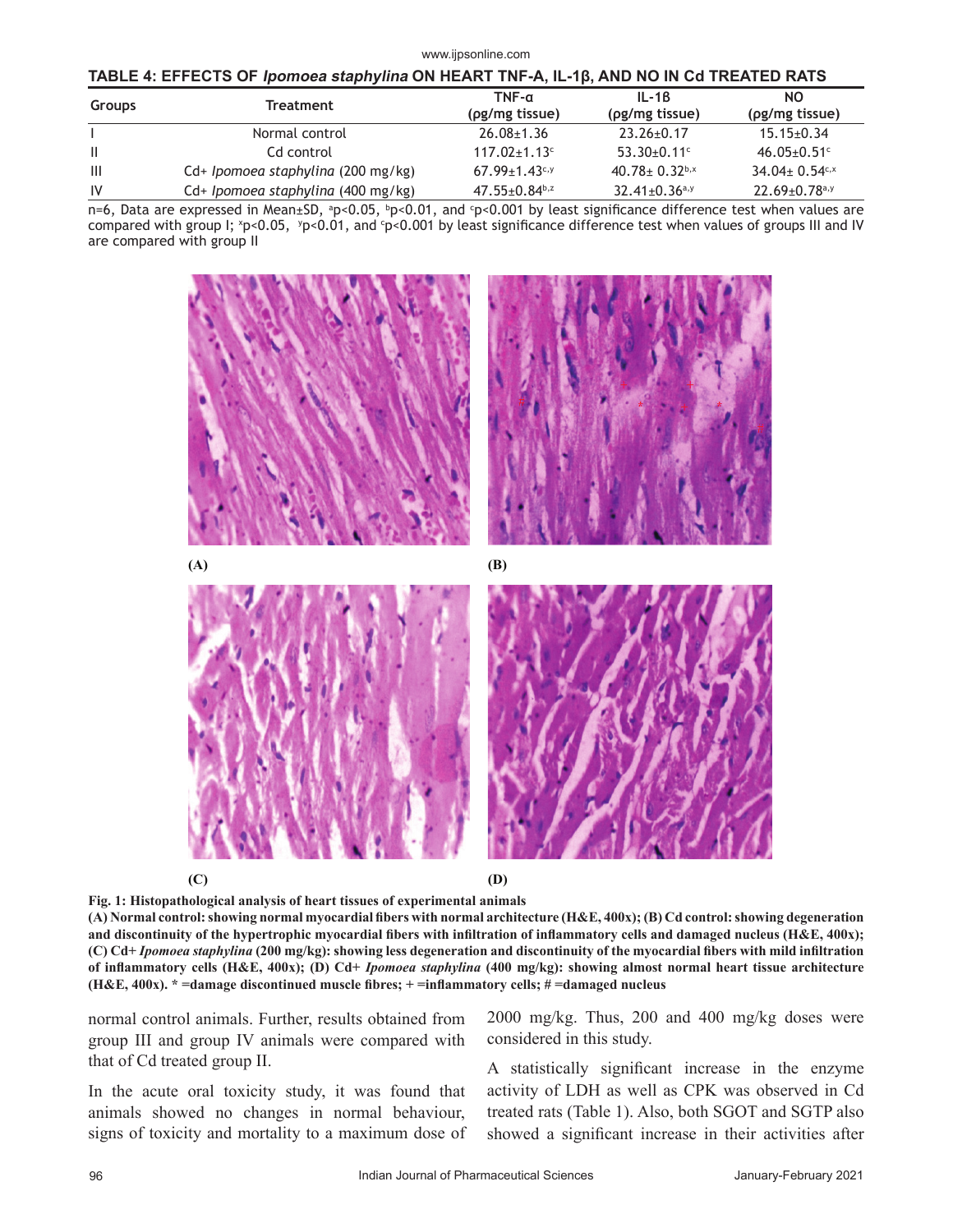treatment with Cd. On the other hand, the ethanolic extract of *Ipomoea staphylina* leaves (200 and 400 mg/ kg) resulted in a significant decrease in activities of all the above enzymes. Further, the modulatory potential was more prominent at a higher dose of the extract.

Cd treatment resulted in a significant increase in the levels of cholesterol, triglycerides, and low-density lipoprotein (LDL) (Table 2). On the other hand, highdensity lipoprotein (HDL) showed a significant decline after Cd treatment. Co-administration of the extract of *Ipomoea staphylina* (200 and 400 mg/kg) significantly reduced the level of cholesterol, triglycerides, and LDL. Moreover, the extract significantly improved the level of HDL. The effect was more efficient at higher does (400 mg/kg).

A significant increase in the levels of LPO was observed in the cardiac tissues of Cd treated rats (Table 3). Besides, a significant decrease was observed in the levels of GSH as well as in the activities of SOD and CAT (Table 3) in the Cd treated group. Treatment with the extract of *Ipomoea staphylina* resulted in a significant decrease in LPO levels in Cd treated rats. Moreover, the extract also resulted in a significant improvement of the GSH levels and the activities of SOD and CAT.

Cd treatment resulted in a significant increase in the level of TNF-α, IL-1β, and NO (Table 4). Treatment with the extract of *Ipomoea staphylina* resulted in a significant decrease in the enzyme activities of all three indices. Further, the protective potential was more evident at a higher dose of ethanolic extract of *Ipomoea staphylina.*

Fig. 1 shows that sections of the normal heart  $(A)$ showing normal myocardial fibers with normal architecture. Rats intoxicated with Cd (B) showing degeneration and discontinuity of the hypertrophic myocardial fibers with infiltration of inflammatory cells. Section of the heart of rats treated with extract of *Ipomoea staphylina* (200 mg/kg) (C) showing less degeneration and discontinuity of the myocardial fibers with mild infiltration of inflammatory cells. Sections of the heart tissue of rats treated with the extract of *Ipomoea staphylina* (400 mg/kg) (D) showing almost normal heart tissue architecture.

The present study evaluated the protective effect of ethanolic extract of *Ipomoea staphylina* leaves against Cd-induced cardiotoxicity in Wistar rats. The study indicated that the administration of ethanolic extract of *Ipomoea staphylina* to the Cd treated animals appreciably modulated most of the biochemical indices along with histoarchitecture changes, which were altered due to toxic effects of Cd on cardiac tissues. All these improvements collectively contributed towards the protective effect of ethanolic extract of *Ipomoea staphylina* against Cd-induced cardiotoxicity.

LDH is a marker of cardiac tissue injury including heart failure<sup>[21]</sup> and it is recorded to be significantly elevated in the present study in Cd treated rats. Therefore, the above rise in LDH activity upon Cd treatment confirmed cardiac toxicity. Moreover, earlier reports on LDH are in corroboration with our results<sup>[22]</sup>. CPK is an enzyme responsible for the phosphorylation of creatine. High levels of CPK have been related to muscle injuries including heart muscles. In the present study, CPK showed a significant rise in Cd treated rats confirming injuries to heart muscles due to Cd toxicity. Also, a significant rise in SGOT and SGPT established Cd toxicity in the heart as these enzymes have been reported earlier in cardiac toxic states[23]. On the other hand, treatment with the extract of *Ipomoea staphylina* significantly reversed the effects of Cd and confirmed its protective effect. Moreover, the protective effects were more prominent at higher dose.

Alterations in the cholesterol levels, triglycerides and lipoproteins are considered as direct evidence of ill effects on heart health $[24]$ . The present study showed significant changes, noticed in cholesterol, triglycerides, and lipoproteins. High LDL levels can cause the build-up of plaque leading to narrowing of the arteries that ultimately block the blood flow. Treatment with the extract of *Ipomoea staphylina* reversed the altered levels of cholesterol along with triglycerides. Naturally occurring phytosterols are well known for lipid-lowering activity[25]. *Ipomoea staphylina* has been reported to contain phytosterols like sitosteryl-3-O-β-D-glucoside $[7]$ . Thus, the above lipid lowering effects could be a result of the presence of phytosterols in *Ipomoea staphylina.*

We observed a significant increase in LPO in the heart following Cd treatment. This is based on the appraisal of malondialdehyde (MDA) levels formed during the oxidative degradation of membranous polyunsaturated fatty acids. Interestingly, simultaneous treatment with ethanolic extract of *Ipomoea staphylina* to Cd treated animals showed moderation in the MDA levels that could be owed to their antioxidative nature and ability to scavenge ROS<sup>[26]</sup>. The observed increase in LPO is associated with a decrease in GSH levels as reduced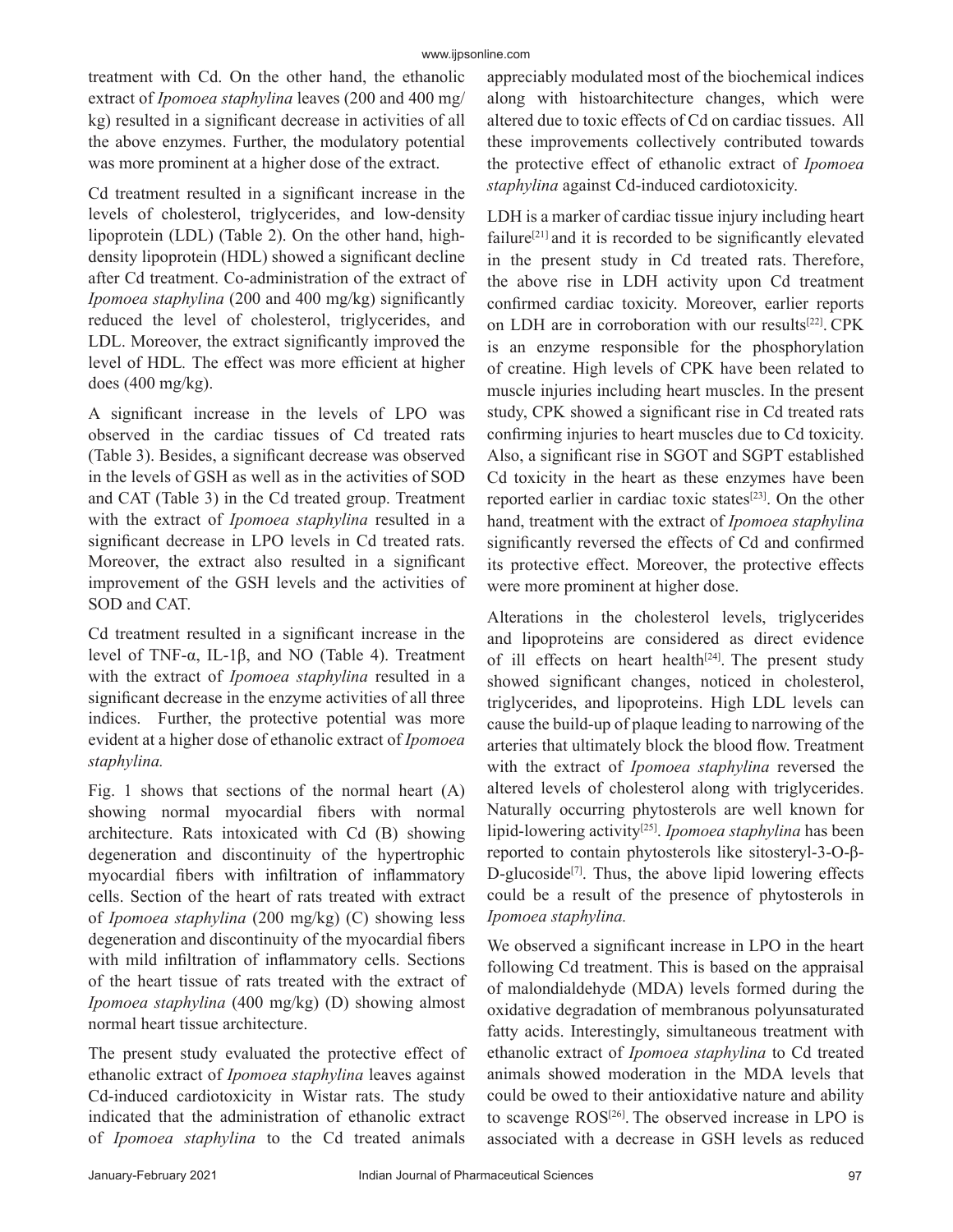glutathione is consumed by the glutathione related enzymes to detoxify peroxides formed by  $LPO^{[27,28]}$ . Also, the sequestration of antioxidants like GSH is reported as an essential demand during toxic states. Besides, CAT is a free radical scavenging enzyme involves in detoxification of hydrogen peroxide<sup>[29]</sup>. It has been reported that an increase in hydrogen peroxide level might induce peroxidation of polyunsaturated fatty acids and increase the formation of MDA. The antioxidant enzyme, SOD is considered to be the primary enzyme as it is involved in the direct elimination of ROS. This enzyme works in coordination with other antioxidant enzymes to eliminate ROS. Also, it is a chain breaking antioxidant and plays an important role in protection against deleterious effects of LPO<sup>[30]</sup>. In the present study, SOD activity was found to be significantly decreased following Cd treatment which in turn promoted cardiac toxic effects by stimulating oxidative stress[31]. Treatment with *Ipomoea staphylina* extract decreased the levels of MDA and improved the activity of CAT and SOD. It is quite probable that *Ipomoea staphylina* supplementation made zinc available for the optimum functioning of the SOD against oxidative stress as phytochemicals have been reported to maintain normal zinc levels during oxidative stress<sup>[32]</sup>.

TNF- $\alpha$  is an inflammatory cytokine that usually elevates in the cases of cardiotoxicity, has been demonstrated in experimental models<sup>[33]</sup>. In this study, a significant increase was noticed in TNF- $\alpha$  confirming the deleterious toxic effects of Cd. The above rise in the TNF- $\alpha$  level may also involve in the inflammation of cardiac tissue. Moreover, IL-1β levels also showed a significant rise in the Cd treated rats. This IL-1 $\beta$  is also a direct indicator of inflammation. Heart failure patients have been demonstrated a marked elevation in a variety of inflammatory cytokines including IL-1 $\beta$  according to the degree of severity of the disease independent of etiology<sup>[34]</sup>. Hence, it is one of the crucial inflammatory markers. Further, NO levels also showed an elevation in the Cd treated rats. The observed rise in IL-1β could be responsible for this increase in NO levels as it has been reported earlier to cause an increase in the expression of Nitric Oxide Synthase (NOS)<sup>[35]</sup>. Besides, NO is a crucial regulator of heart contractility and rate. So, any alternation in NO levels significantly affects cardiac health. So, all the above changes proved cardiac toxicity induced by Cd. Treatment with the extract of *Ipomoea staphylina* modulated above changes proving its anti-inflammatory ability.

Histological changes of Cd intoxicated heart tissue supported biochemical findings. Control animal slides showed normal architechture of cardiac muscle fibers. On the other hand, Cd treatment revealed significant signs of toxicity in the form of enlarged dark nuclei in the degenerated, discontinued and hypertrophic myocardial fibers with infiltration of inflammatory cells. Also, dilated ventricles and atria were visible confirming edema and fibrosis in the cardiac tissue<sup>[36]</sup>. Treatment with *Ipomoea staphylina* extract showed a marked improvement in the histoarchitecture of cardiac tissues. The signs of dilated ventricles and atria disappeared.

From this study, we came to know that Cd intoxication leads to an increase in oxidative stress and decreased the antioxidant defense specially GSH. It is known that GSH protects from oxidative assaults and it prevents the LPO and oxidized glutathione formation in the heart. It has been demonstrated that glucose-6 phosphate dehydrogenase (G6PD) depletes cytosolic GSH levels and subsequently results in cardiomyocyte contractile dysfunction through dysregulation of calcium homeostasis which may be a reason for Cdinduced cardiac dysfunction<sup>[37]</sup>. In our study, we found that the extract notably increased the level of GSH which could probably via inhibition of G6PD by the extract. Moreover, a literature survey reveals that oxidative stress and inflammatory cytokines are the major culprits to bring out the artifacts in cardiac tissue due to Cd exposure and thus the effect of the extract on oxidative stress and inflammatory markers in Cd intoxicated rats was studied. Inflammation resulting from oxidative stress is the major cause of cardiac disease. An increase in the oxidative stress causes activation of Nuclear factor kappa B (NF-kappa-B), one of the key signalling molecules, which is a transcription factor that up-regulates the production of downstream inflammatory mediators, including TNF-α, IL-1 $\beta$ , and NO<sup>[34,35]</sup>. However, we have evaluated the effect of the extract on endogenous antioxidants especially SOD, CAT, and GSH and inflammatory markers (Heart TNF- $\alpha$ , IL-1β, and NO). We found a noteworthy increase in antioxidative defense and a decrease in pro-inflammatory cytokines in the heart of Cd intoxicated animals due to the supplementation of the extract. Besides, the ability of *Ipomoea staphylina* treatment to restore the histological changes induced by Cd indicated its protective efficacy against Cd. The present study, therefore, concludes that *Ipomoea staphylina* extract has got great protective potential against Cd-induced cardiac toxicity.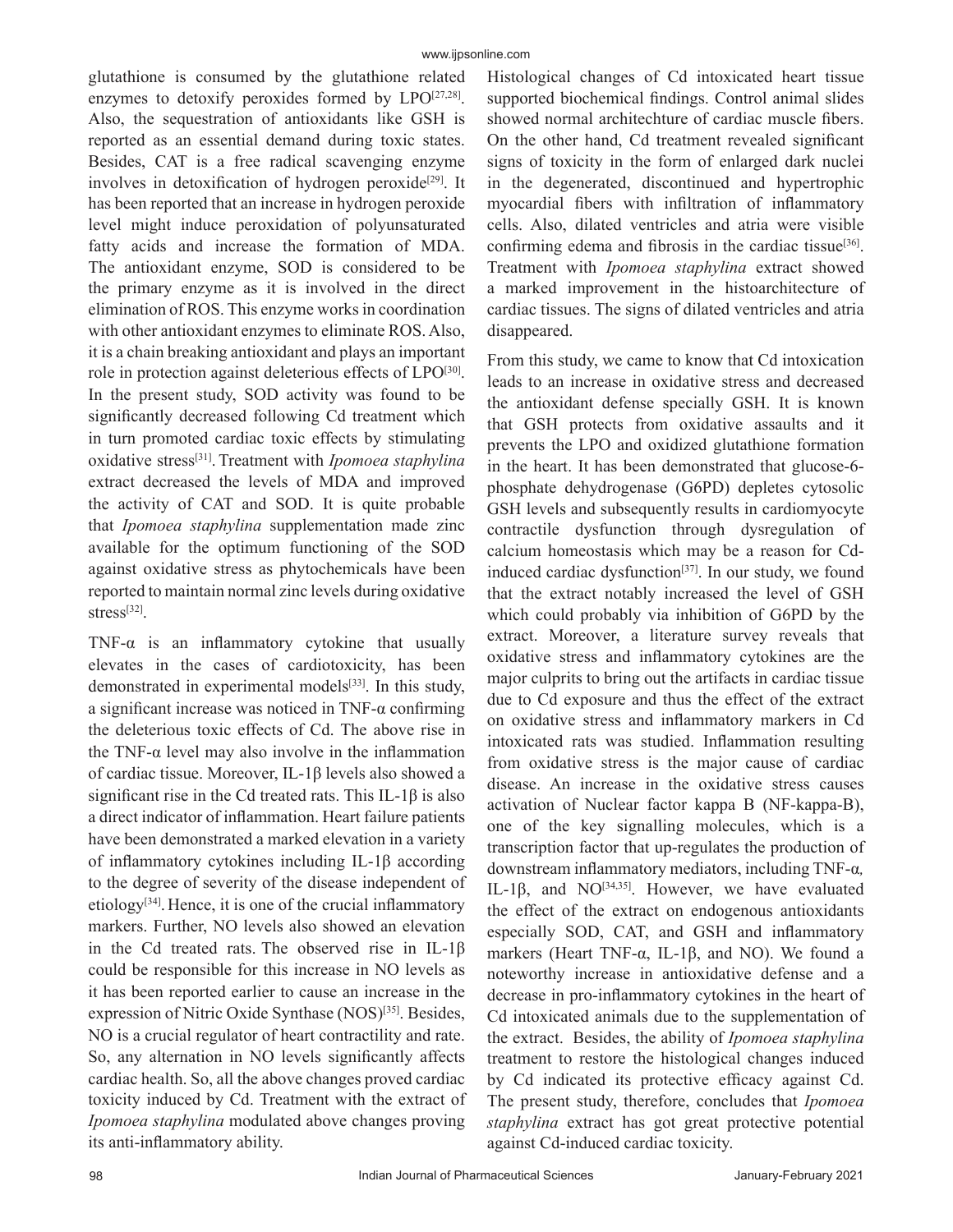Our results demonstrated that ethanolic extract of *Ipomoea staphylina* showed cardioprotective activity against Cd-induced cardiotoxicity in rats. The observed beneficial findings of this study may be credited to the antioxidant effect and suppression of TNF-α, IL1-β and NO in the heart tissue.

#### **Acknowledgements:**

None

## **Conflict of Interests:**

The authors declared no conflict of interest.

## **REFERENCES**

- 1. Akerstrom M, Barregard L, Lundh T, Sallsten G. The relationship between cadmium in kidney and cadmium in urine and blood in an environmentally exposed population. Toxicol Appl Pharmacol 2013;268(3):286-93.
- 2. Refaie MM, El-Hussieny M, Bayoumi AM, Shehata S. Mechanisms mediating the cardioprotective effect of carvedilol in cadmium induced cardiotoxicity. Role of eNOS and HO1/ Nrf2 pathway. Environ Toxicol Pharmacol 2019;70:103198.
- 3. Manoharan V, Miltonprabu S. Cadmium induced cardiac oxidative stress in rats and its attenuation by GSP through the activation of Nrf2 signaling pathway. Chem Biol Interact 2015;242:179-93.
- 4. Borne Y, Barregard L, Persson M, Hedblad B, Fagerberg B, Engstrom G. Cadmium exposure and incidence of heart failure and atrial fibrillation: a population-based prospective cohort study. BMJ open 2015;5(6):e007366.
- 5. Tellez-Plaza M, Guallar E, Howard BV, Umans JG, Francesconi KA, Goessler W, *et al*. Cadmium exposure and incident cardiovascular disease. Epidemiology 2013;24(3):421-9.
- 6. Fagerberg B, Bergstrom G, Boren J, Barregard L. Cadmium exposure, intercellular adhesion molecule-1 and peripheral artery disease: a cohort and an experimental study. BMJ open 2013;3(3);e002489.
- 7. Reddy DP, Kota R, Renuka S, Anarthe SJ, Raghavendra NM. Isolation, characterization of phytoconstituents and pharmacological screening of *Ipomoea staphylina*. Asian J Pharm Clin Res 2013;6(1):30-3.
- 8. Ghosh S, Firdous SM. Evaluation of analgesic activity of hydroalcoholic extract of *Ipomoea staphylina*. Thai J Pharm Sci 2014;38(2):57-60.
- 9. Firdous SM, Koneri R. *In vivo* and *in vitro* antiinflammatory activity of leaves of *Ipomoea staphylina*. Int J Pharm Pharm Sci 2012;4(5):339-43.
- 10. Banerjee A, Firdous SM. Antiulcer activity of hydroalcoholic extract of *Ipomoea staphylina* plant in rats. Bangladesh J Pharmacol 2015;10(3):652-3.
- 11. Bag AK, Mumtaz SF. Hepatoprotective and nephroprotective activity of hydroalcoholic extract of *Ipomoea staphylina* leaves. Bangladesh J Pharmacol 2013;8(3):263-8.
- 12. Ramachandran J, Arul AD, Thilagar S. Hepatoprotective and antioxidant activity of *Ipomoea staphylina* Linn. Clin Phytoscience 2019;5(1):1-11.
- 13. Firdous SM, Koneri R. Antidiabetic and antioxidant activities of *Ipomoea staphylina* Leaves in streptozotocin (STZ) induced diabetic mice. J PharmaSciTech 2014;3(2);77-84.
- 14. OECD, 2002. Acute oral toxicity. Acute oral toxic class method guideline 423 adopted 23.03.1996. In: Eleventh Addendum to the OECD guidelines for the testing of chemicals. Organisation for economic co-operation development, Paris; 2000.
- 15. Priya LB, Baskaran R, Elangovan P, Dhivya V, Huang CY, Padma VV. *Tinospora cordifolia* extract attenuates cadmiuminduced biochemical and histological alterations in the heart of male Wistar rats. Biomed Pharmacother 2017;87:280-7.
- 16. Zhang D, Hou L, Peng W. Tangeritin attenuates oxidative stress, apoptosis and inflammation in cadmium-induced cardiotoxicity in rats by activating Nrf2 signaling pathway. Trop J Pharm Res 2018;17(12):2421-6.
- 17. Ohkawa H, Ohishi N, Yagi K. Assay for lipid peroxides in animal tissues by thiobarbituric acid reaction. Anal Biochem 1979;95(2):351-8.
- 18. Rotruck JT, Pope AL, Ganther HE, Swanson AB, Hafeman DG, Hoekstra W. Selenium: biochemical role as a component of glutathione peroxidase. Science 1973;179(4073):588-90.
- 19. Marklund S, Marklund G. Involvement of the superoxide anion radical in the autoxidation of pyrogallol and a convenient assay for superoxide dismutase. Eur J Biochem 1974;47(3):469-74.
- 20. Sinha AK. Colorimetric assay of catalase. Anal Biochem 1972;47(2):389-94.
- 21. Augoff K, Hryniewicz-Jankowska A, Tabola R. Lactate dehydrogenase 5: an old friend and a new hope in the war on cancer. Cancer Lett 2015;358(1):1-7.
- 22. Zhuang J, Nie G, Yang F, Dai X, Cao H, Xing C, *et al*. Cadmium induces cytotoxicity through oxidative stressmediated apoptosis pathway in duck renal tubular epithelial cells. Toxicol *In Vitro*. 2019 Dec 1;61:104625.
- 23. Bhattacharjee B, Ghosh AK, Mishra S, Das J, Chattopadhyay A, Bandyopadhyay D. Terminalia arjuna aqueous bark extract protects against cadmium acetate-induced injury to rat liver and heart through antioxidant mechanisms: a dose response study. J Pharma Res 2016;10:771-92.
- 24. Malta DC, Szwarcwald CL, Machado IE, Pereira CA, Figueiredo AW, Sa ACMGN, *et al*. Prevalence of altered total cholesterol and fractions in the Brazilian adult population: National Health Survey. Rev Bras Epidemiol 2019;22(02):E190005.
- 25. Marangoni F, Poli A. Phytosterols and cardiovascular health. Pharmacol Res 2010;61(3):193-9.
- 26. Leonard SS, Xia C, Jiang BH, Stinefelt B, Klandorf H, Harris GK, *et al*. Resveratrol scavenges reactive oxygen species and effects radical-induced cellular responses. Biochem Biophys Res Commun 2003;309(4):1017-26.
- 27. Sreedharan V, Venkatachalam KK, Namasivayam N. Effect of morin on tissue lipid peroxidation and antioxidant status in 1, 2-dimethylhydrazine induced experimental colon carcinogenesis. Invest New Drugs 2009;27(1):21-30.
- 28. Velmurugan B, Bhuvaneswari V, Burra UK, Nagini S. Prevention of N-methyl-N′-nitro-N-nitrosoguanidine and saturated sodium chloride-induced gastric carcinogenesis in Wistar rats by lycopene. Eur J Cancer Prev 2002;11(1):19-26.
- 29. Salminen A, Vihko V. Lipid peroxidation in exercise myopathy. Exp Mol Pathol 1983;38(3):380-8.
- 30. Dinkova-Kostova AT. Protection against cancer by plant phenylpropenoids: induction of mammalian anticarcinogenic enzymes. Mini Rev Med Chem 2002;2(6):595-610.
- 31. Janssen AM, Bosman CB, Kruidenier L, Griffioen G, Lamers CB, Van Krieken JH, *et al*. Superoxide dismutases in the human colorectal cancer sequence. J Cancer Res Clin Oncol 1999;125(6):327-35.
- 32. Antal DS, Vlaia V, Dehelean CA, Vlaia L, Trandafirescu C,